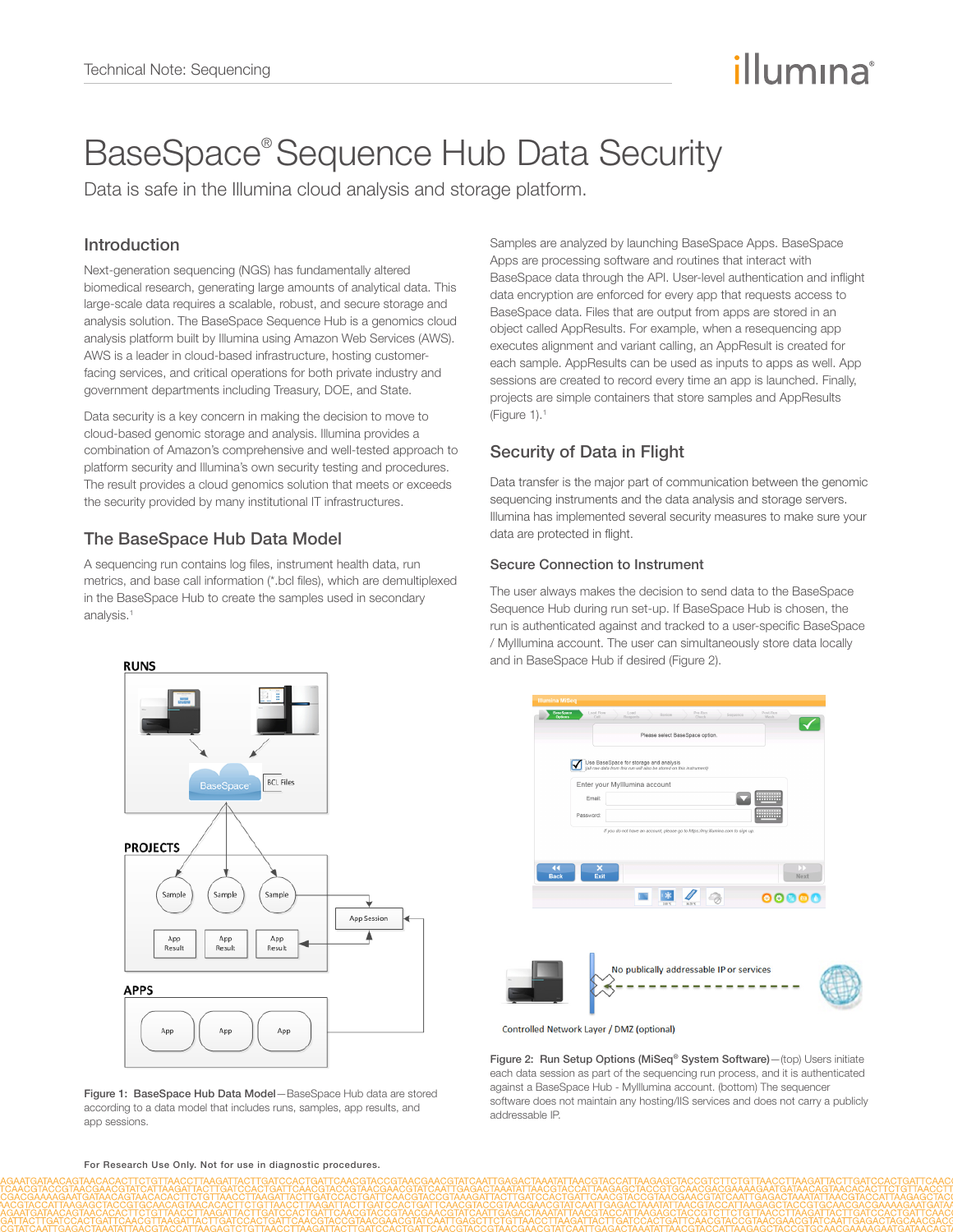

Figure 4: BaseSpace Sequence Hub Data Stream Event Map-(top) Overview of communication between sequencer and the BaseSpace Hub. (bottom) Streaming data to the BaseSpace Hub begins with user account authorization and selection of data streaming options. The data stream is fully encrypted to the BaseSpace Hub. The BaseSpace Hub does not initiate any activities to the sequencer.

Both the MiSeq and HiSeq® instruments include onboard software to encrypt, transmit, and verify small base calling files generated over the course of a sequencing run. This brokering software interacts with the BaseSpace API and allows network interrupts, latencies, and incomplete transmissions to be caught and requeued automatically.

#### Encryption and Authentication

Communication between instruments and the BaseSpace Hub is done through an http based API (Figure 3). This communication has the following characteristics:

- Transfer of data to the BaseSpace Hub is encrypted using the AES256 standard, which is a high-level security measure, safe enough for top secret US government information.<sup>[2](#page-2-1)</sup>
- All traffic is over Secured SSL Transport. SSL (Secure Sockets Layer) is an internet standard that has been developed to encrypt sensitive communications as they pass over the internet. SSL is regularly updated to allow for new technologies and new threats. Just as millions of people and institutions rely on SSL every day

to protect their financial transactions, we use SSL to protect BaseSpace Hub data uploads and downloads.

- All service methods require API key signatures; service is refused to all others
- Requests are monitored for abuse and IPs and/or API keys could be blacklisted.

## Protection of Data at Rest in the Cloud

BaseSpace Sequence Hub can be described as Software-as-a-Service components (eg the UI and the Apps) developed on the BaseSpace Platform-as-a-Service (eg the databases and workflows). This is then built on the Amazon Web Services Infrastructure-as-a-Service (Figure 4). Data storage within this infrastructure stack needs to be secure; Amazon has taken many measures to make sure that data in the cloud is protected.

#### AWS Security Standards

Amazon's own security processes and standards are publicly available for review.[3](#page-2-2),[4](#page-2-3) AWS standards and accreditation include: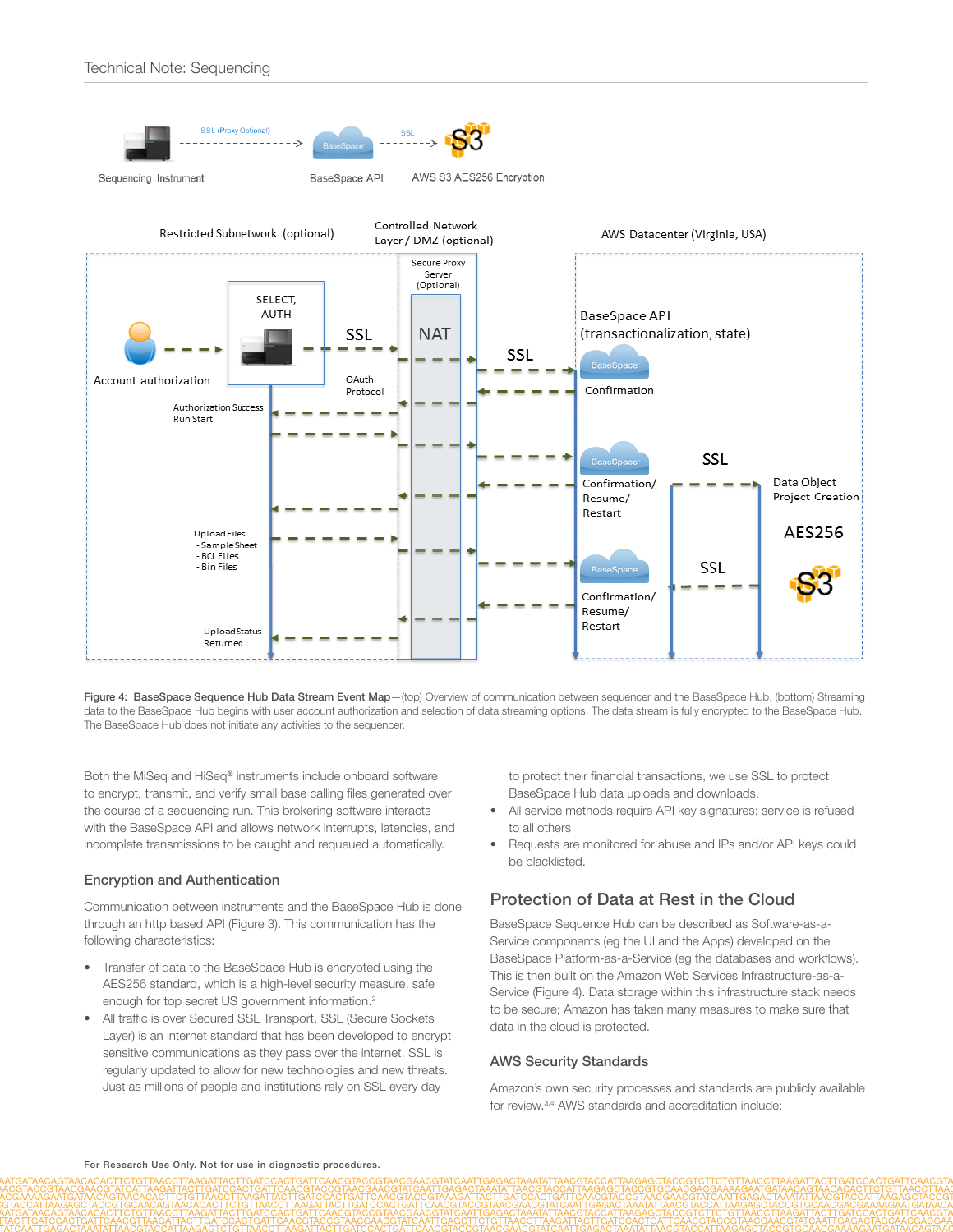

Figure 3: BaseSpace Sequence Hub Architecture—The BaseSpace Hub architecture stack consists of Amazon Web Services (AWS) Infrastructure-as-a-Service (IaaS), the BaseSpace Platform-as-a-Service (PaaS), and Software-as-a-Service (SaaS) components.

• SOC 1/SSAE 16/ISAE 3402.

The Service Organization Controls 1 audit verifies that AWS' controls to protect customer data are properly designed and that the individual controls are operating effectively.

• FISMA moderate.

This is an accreditation granted by the US Federal Government to strengthen federal information system security. For reference, the NIH's own data centers are rated FISMA moderate.

- PCI DSS Level 1. The Payment Card Industry Data Security Standard is set up to increase electronic payment security. AWS is rated at the highest level.
- ISO 27001. This is a widely recognized international security standard that specifies security management best practices and comprehensive security controls.
- FIPS 140-2. The Federal Information Processing Standard (FIPS) Publication 140-2 is a US government computer security standard that specifies the requirements for cryptography modules.

#### Data Storage

All run and sample data are stored in S3 and made private. No files are allowed to be accessed publicly and must be either created through the API or website and can only be downloaded through the website.

BaseSpace Sequence Hub, through AWS, synchronously stores your data across multiple facilities, performs regular data integrity checks, and is automatically self-healing. You are protected against any accidental loss of data. However, be conscious that BaseSpace Hub is not an unlimited back-up system. If you decide to delete your data, there is no mechanism to retrieve it. Also, if you transfer ownership, the new owner can delete the data, without you being able to retrieve it.

Also, AWS data centers are protected by security staff and controlled access procedures. Staff with system access undergoes background checks, and all hardware is located behind firewalls that are configured by default to block all traffic. Operating security patches are automatically applied to AWS servers, including BaseSpace Hub canzare

## Comparison with Institutional Security

The BaseSpace Sequence Hub is a secure environment for your data, and meets the safety standards maintained at your institute. It may even exceed the security provided by some institutional IT infrastructures. Ask your IT personnel if they maintain the following practices:

Data Encryption.

We encrypt all uploaded data using the AES256 standard, ensuring that even if all other security precautions were circumvented, the stolen data could not be read. This is rarely done in the institutional IT setting.

Active Firewall Monitoring.

It is highly likely that any computer used for storing genomic data is already connected to the internet, or at the least on an intranet that is in turn connected to the internet. Secure isolation from the internet is typically provided by a firewall device configured to protect the internal network from outside attack. BaseSpace AWS computers are also protected by firewalls; however, AWS actively monitors its firewalls to check for vulnerabilities, a service beyond the resources of most institutions.

• Third-Party Audits.

To verify end-to-end security, a third-party computer security firm has been retained to assess our architecture for security risks. This group also runs penetration tests on BaseSpace Hub to identify potential vulnerabilities.

• Physical Access Protection.

AWS data centers are physically protected by security staff and controlled access procedures; staff with system access undergoes background checks.

• Security Patches. Operating security patches are automatically applied to AWS servers, including BaseSpace Hub servers.

## **References**

- <span id="page-2-0"></span>1. BaseSpace API data model: [https://developer.basespace.illumina.com/](https://developer.basespace.illumina.com/docs/content/documentation/rest-api/data-model-overview) [docs/content/documentation/rest-api/data-model-overview](https://developer.basespace.illumina.com/docs/content/documentation/rest-api/data-model-overview)
- <span id="page-2-1"></span>2. Advanced Encryption Standard: [http://en.wikipedia.org/wiki/Advanced\\_](http://en.wikipedia.org/wiki/Advanced_Encryption_Standard) [Encryption\\_Standard](http://en.wikipedia.org/wiki/Advanced_Encryption_Standard)
- <span id="page-2-2"></span>3. Amazon Web Service security and compliance Information: [http://aws.](http://aws.amazon.com/security/) [amazon.com/security/](http://aws.amazon.com/security/)
- <span id="page-2-3"></span>4. Amazon Web Services: Overview of Security Processes (white paper, 2011): [http://d36cz9buwru1tt.cloudfront.net/pdf/AWS\\_Security\\_Whitepaper.pdf](http://d36cz9buwru1tt.cloudfront.net/pdf/AWS_Security_Whitepaper.pdf)